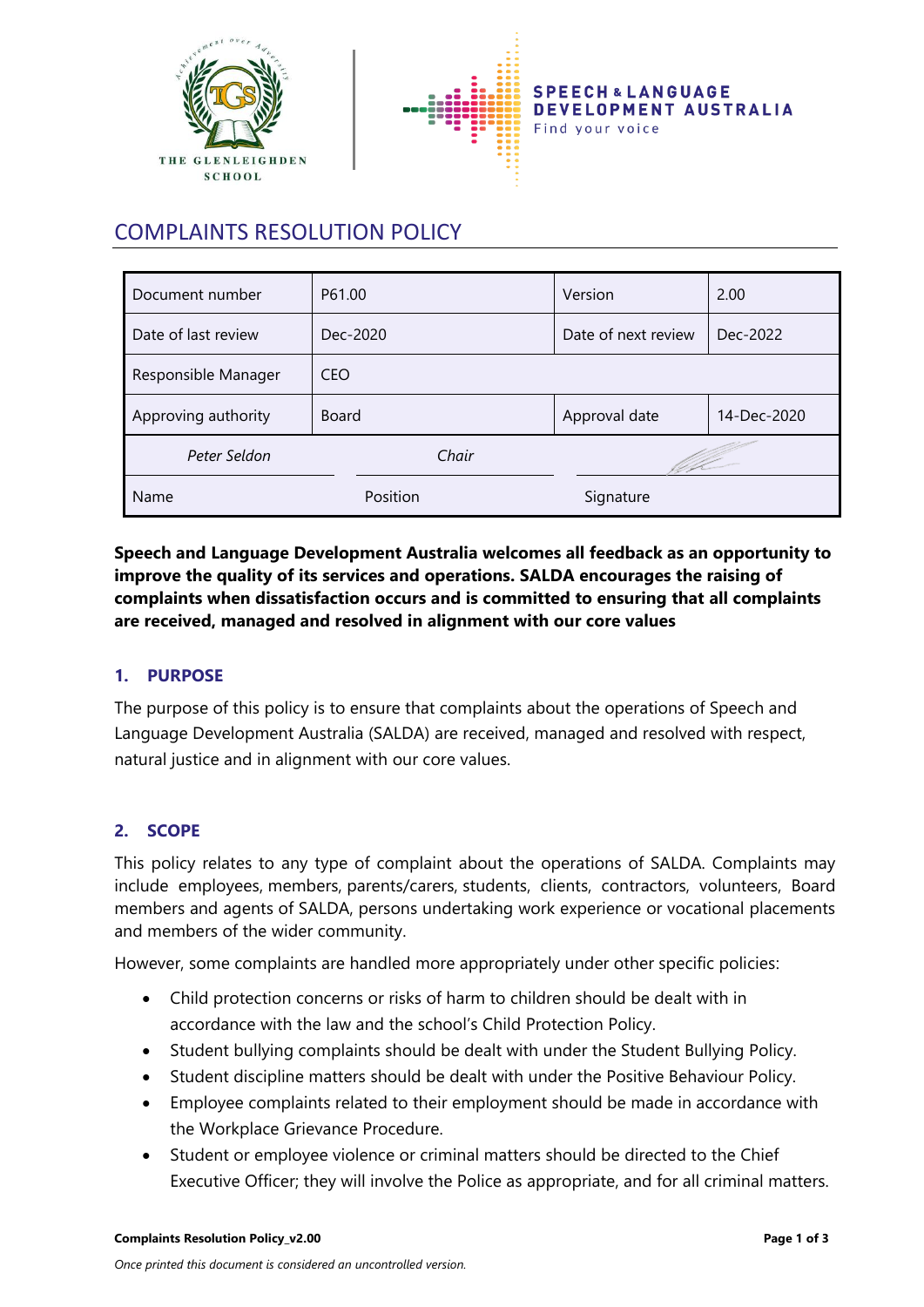## **3. REFERENCES**

- *Child Protection Policy*
- *Student Bullying Policy*
- *Positive Behaviour Policy*
- *Workplace Grievance Procedure*
- *[Education \(Accreditation of Non-State Schools\) Regulations 2017](https://www.legislation.qld.gov.au/LEGISLTN/CURRENT/E/EducAccNSSR01.pdf)*
- *[Australian Education Regulations 2013](http://www.comlaw.gov.au/Details/F2013L01476)*
- *[Fair Work Act 2009](http://www.comlaw.gov.au/Details/C2014C00031/Html/Volume_1#_Toc377043680)*
- *[Work Health and Safety Act 2011 \(Qld\)](https://www.legislation.qld.gov.au/LEGISLTN/CURRENT/W/WorkHSA11.pdf)*
- *[Privacy Act 1988 \(Cth\)](http://www.comlaw.gov.au/Details/C2014C00076)*
- *[Anti-Discrimination Act 1991 \(Qld\)](https://www.legislation.qld.gov.au/LEGISLTN/CURRENT/A/AntiDiscrimA91.pdf)*
- *[Australian Human Rights Commission Act 1986 \(Cth\)](http://www.comlaw.gov.au/Series/C2004A03366)*
- *[Sex Discrimination Act 1984 \(Cth\)](http://www.comlaw.gov.au/Series/C2004A02868)*
- *[Age Discrimination Act 2004 \(Cth\)](http://www.comlaw.gov.au/Series/C2004A01302)*
- *[Disability Discrimination Act 1992 \(Cth\)](http://www.comlaw.gov.au/Series/C2004A04426)*
- *[Racial Discrimination Act 1975 \(Cth\)](http://www.comlaw.gov.au/Series/C2004A00274)*
- *Corporations Act 2021 (Cth)*

## **4. POLICY**

#### **Rationale**

SALDA is committed to ensuring that all complaints are received, managed and resolved with respect, natural justice and in alignment with our core values.

SALDA encourages the raising of complaints when dissatisfaction occurs in relation to an action, inaction or decision from any part of the organisation.

SALDA views the resolution of complaints as an integral part of its operations and accountability processes, which presents an opportunity to review and improve the quality of its services.

Complaints Resolution Principles

- **Openness** SALDA and its employees will always be open to and welcome complaints of any nature and ensure that everyone is aware of this policy and how to raise a complaint.
- **Fairness** SALDA will address any complaints received with integrity and in an equitable, objective and unbiased manner. Complaints will always be managed with regard for procedural fairness and natural justice.
- **Timeliness** complaints will be received and resolved as quickly as possible without compromising the key principles of this policy or SALDA's core values.
- **Respect** SALDA will treat complainants with respect and expects complainants to be respectful in raising their complaint and throughout the process towards resolution.